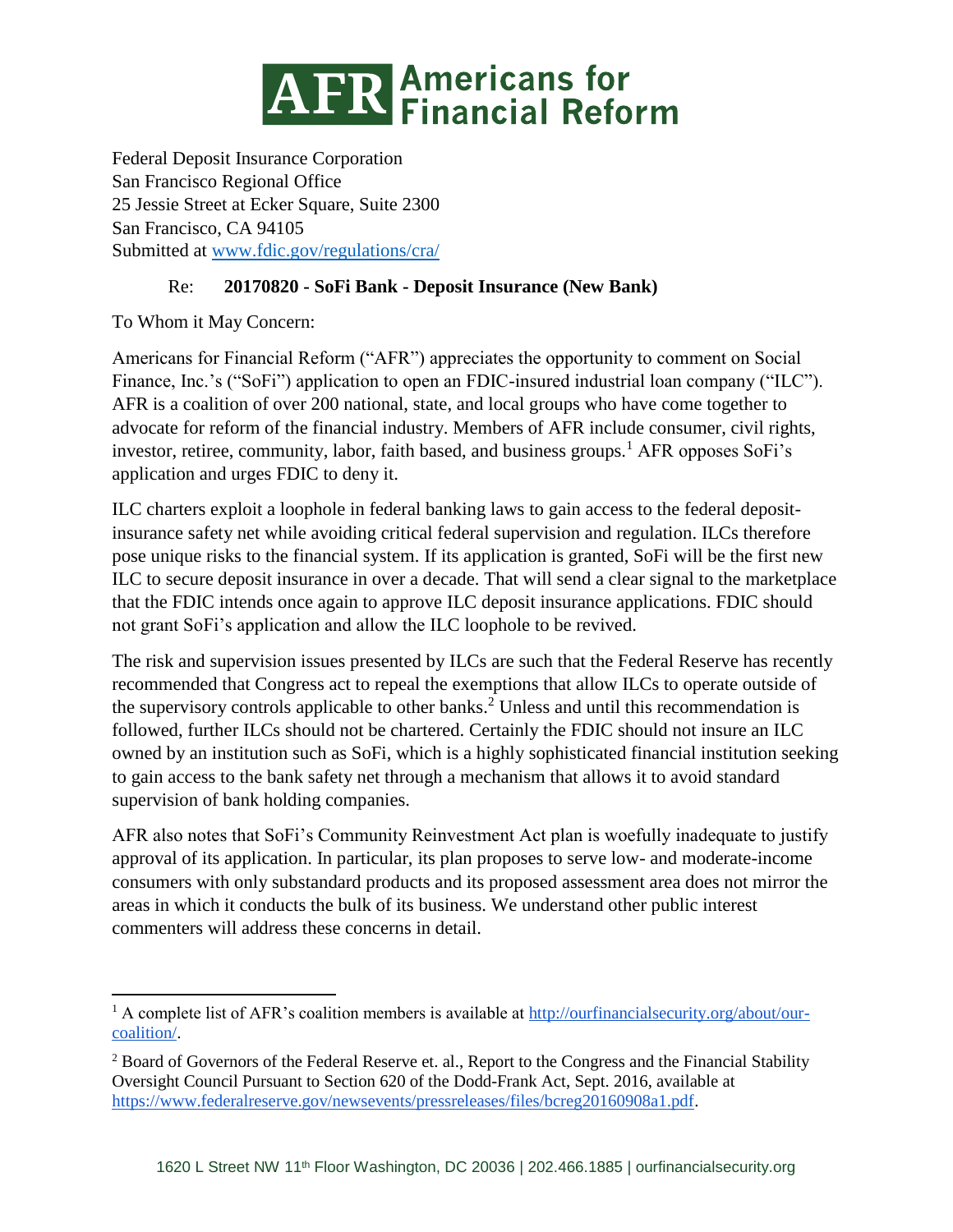#### **The ILC Loophole Undermines the Longstanding Separation between Banking and Commerce**

Congress has sought to keep banking and commerce separate for decades and has previously closed loopholes that would weaken the barrier between the two, most notably in 1987 and 1999. The Competitive Equality Banking Act of 1987 ("CEBA") expanded the definition of "bank" under the Bank Holding Company Act ("BHCA") to include a number of institutions referred to as "non-bank banks." These non-bank banks had been an attractive option for commercial firms looking to operate FDIC-insured depositary institutions without having to comply with the BHCA's restrictions. In passing the CEBA, Congress reaffirmed that the separation of banking and commerce is a "'keystone'" of the banking system and that the elimination of non-bank banks would strengthen "'the safety and soundness of our financial system."<sup>3</sup> In 1999, the Gramm-Leach-Bliley Act ("GLBA") closed the remaining unitary thrift loophole which allowed commercial firms to own and operate a single thrift.

Despite the active effort to stop such end-runs around well-established banking policy, legislators carved out an exception in the CEBA for ILCs. As a result, aggregate assets at ILCs increased nearly thirtyfold between 1987 and 2006, the year Wal-Mart applied for an ILC charter.<sup>4</sup> By then, several large commercial firms including Target Corp., General Electric, and General Motors were already operating ILCs.

However, the FDIC did not approve Wal-Mart's application for deposit insurance. Instead, the FDIC issued a one-year moratorium on ILC charters for commercial firms. The moratorium was extended for an additional year so Congress would have an opportunity to craft a legislative response to the issue.<sup>5</sup> Although the moratorium has since expired without any action by Congress, until now the FDIC had not received deposit insurance applications from a newlychartered ILC, commercial or otherwise.

## **The Financial Crisis Demonstrates that ILCs Pose Significant Risks to the Financial System**

Prior to the 2008 financial crisis, the seven largest ILCs were among the 125 largest FDICinsured depositary institutions.<sup>6</sup> One, GMAC, the financial arm of General Motors, was owned by a commercial firm.

GMAC began life as a straightforward auto-financing operation but by 2008 had become involved in issuing subprime mortgage-backed securities. As the subprime mortgage crisis

 $\overline{a}$ <sup>3</sup> Arthur E. Wilmarth Jr., *Wal-Mart and the Separation of Banking and Commerce*, 39 CONN. L REV. 1539, 1570-71 (2007) (quoting the Senate Committee Report on CEBA).

<sup>4</sup> Christian Johnson & George G. Kaufman, *When a Bank is Not a Bank: The Case of Industrial Loan Companies* 9, *in* Financial Institutions and Markets: Current Issues in Financial Markets, eds. Robert R. Bliss & George G. Kaufman (2008).

<sup>&</sup>lt;sup>5</sup> Id. at 14 (noting a statement by then-FDIC Chair Sheila Bair).

<sup>6</sup> Id. at 9.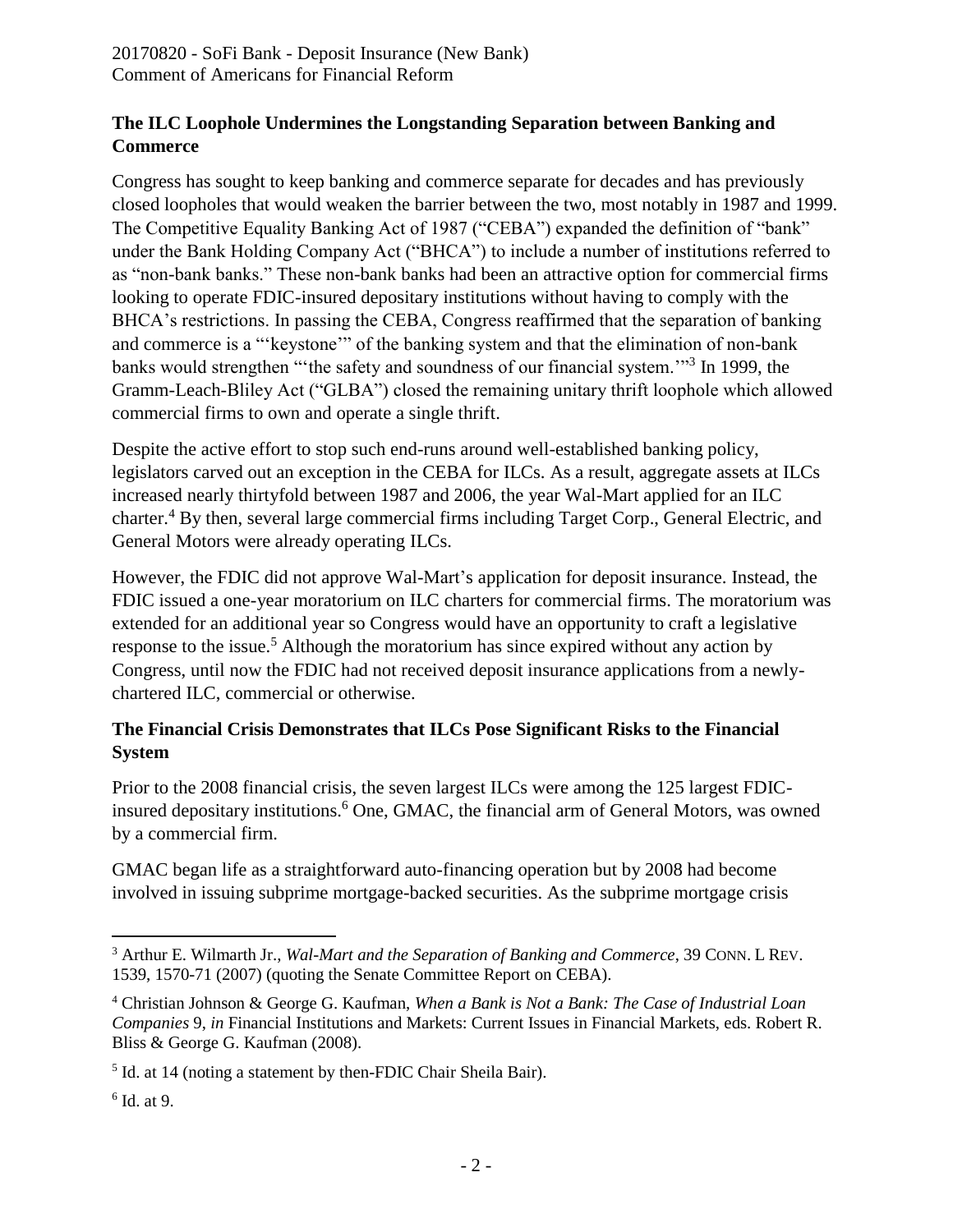20170820 - SoFi Bank - Deposit Insurance (New Bank) Comment of Americans for Financial Reform

unfolded, GMAC and its parent company found themselves exposed to massive losses.<sup>7</sup> As the primary provider of floorplan financing to GM and Chrysler dealerships, GMAC's failure could have certainly meant a total collapse of the domestic auto industry.<sup>8</sup> To avoid bankruptcy and save the automakers, the only option was for GMAC to convert to a Bank Holding Company ("BHC") so it could qualify for federal aid. $9$  It took \$17.2 billion in three rounds of bailout payments to save GMAC. By 2010, the federal government owned over seventy percent of GMAC which had rebranded itself as Ally Bank.<sup>10</sup>

The GMAC failure and subsequent bailout was a manifestation of the many unregulated risks created by ILCs. During the 2006 debate surrounding Wal-Mart's ILC charter application, a number of commenters noted that allowing banking and commerce to comingle could lead to an unprecedented extension of the federal safety net to commercial firms.<sup>11</sup> And so it did. The rescue of GMAC remains widely viewed as a backdoor bailout of GM and Chrysler.

Significant safety-and-soundness -- and even systemic -- risks can be created by non-commercial ownership of ILCs as well. In 2008, the four largest securities firms at that time – Goldman Sachs, Morgan Stanley, Merrill Lynch, and Lehman Brothers – each operated a Utah ILC. Only two of those firms survive independently today, while none of the ILCs do. Each firm sought to take advantage of the FDIC-insured deposit accounts at their ILCs to fund their lending operations.<sup>12</sup> While the securities firms' crises remained relatively quarantined from their ILC operations, it is not difficult to imagine reciprocal contagion between financial firms and their ILCs in the future that could put the Deposit Insurance Fund and the safety and soundness of the financial system in jeopardy. To prevent such unacceptable risks from occurring, ILC parents should not be allowed to escape the rules applied to BHCs. Goldman Sachs and Morgan Stanley have since converted to BHCs and converted their ILCs to banks.<sup>13</sup>

## **SoFi and its Stakeholders Should be Regulated as Bank Holding Companies**

SoFi Bank may potentially pose the same risks as both commercially- and financially-owned ILCs. For one, SoFi is itself owned in large part by private equity firms SoftBank and Renren.

 $\overline{\phantom{a}}$ <sup>7</sup> Saule T. Omarova, *From Gramm-Leach-Bliley to Dodd-Frank: The Unfulfilled Promise of Section 23A of the Federal Reserve Act*, 89 N.C. L. Rev. 101, 169-70 (2010).

<sup>8</sup> Special Inspector General for the Troubled Asset Relief Program, Taxpayers Continue to Own 74% of GMAC (rebranded as Ally Financial Inc.) from the TARP Bailouts, Jan. 2013, available at [https://www.sigtarp.gov/Audit%20Reports/Taxpayers\\_GMAC.pdf#page=3.](https://www.sigtarp.gov/Audit%20Reports/Taxpayers_GMAC.pdf#page=3)

<sup>9</sup> Omarova, *supra* note 7, at 170.

<sup>10</sup> Special Inspector General for the Troubled Asset Relief Program, *supra* note 8, at 10.

<sup>11</sup> *See*, *e.g.*, Wilmarth, *supra* note 3, at 1589.

<sup>12</sup> Arthur E. Wilmarth Jr., *Subprime Crisis Confirms Wisdom of Separating Banking and Commerce*, 25 Banking & Fin. Services Pol'y Rep. 1, 7 (2008) (discussing how Merrill Lynch used its ILC).

<sup>&</sup>lt;sup>13</sup> Alston & Bird LLP, Financial crisis drives remaining independent investment banks to Federal Reserve regulation, Sept. 2008, available at [http://www.lexology.com/library/detail.aspx?g=8a1ff934-7a79-4ba7-](http://www.lexology.com/library/detail.aspx?g=8a1ff934-7a79-4ba7-95dd-4cf984f2cbc7) [95dd-4cf984f2cbc7.](http://www.lexology.com/library/detail.aspx?g=8a1ff934-7a79-4ba7-95dd-4cf984f2cbc7)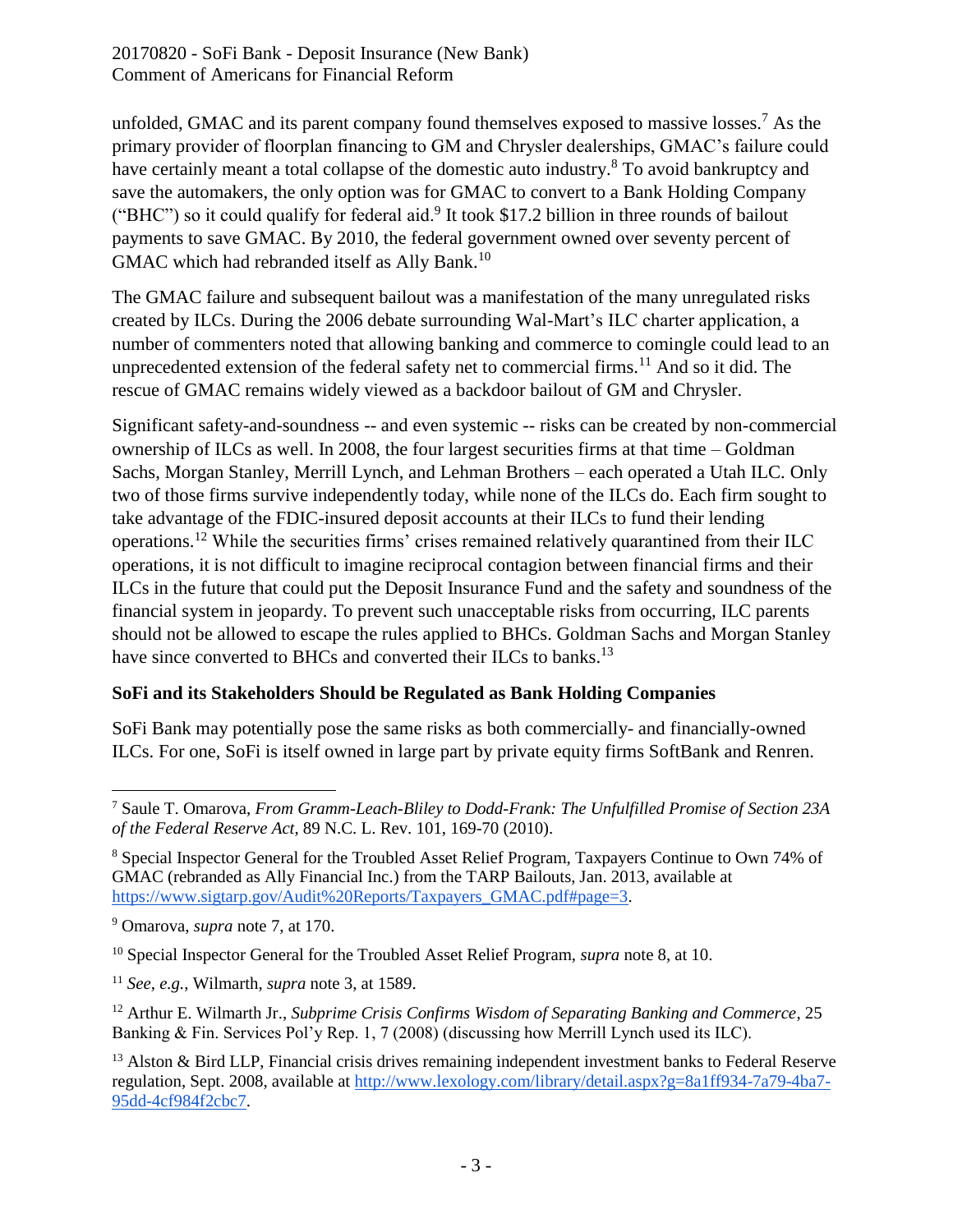20170820 - SoFi Bank - Deposit Insurance (New Bank) Comment of Americans for Financial Reform

According to SoFi's application, each of these companies owns a 10% or larger stake in SoFi.<sup>14</sup> SEC filings show that Renren owns around 20% of SoFi; SoftBank's share is likely even larger.<sup>15</sup> Without the ILC loophole, SoftBank, Renren, and possibly other private equity investors would be presumed to be BHCs and subject to consolidated supervision, the limitations of the BHCA, and all other applicable laws and regulations.<sup>16</sup>

As it stands, if SoFi's application is granted, SoFi and its parent companies will remain outside the established framework for BHCs. For instance, although ILCs are subject to the Community Reinvestment Act ("CRA"), ILC parents remain unaffected even if the subsidiary institution's CRA rating falls below satisfactory. In comparison, BHCs may be prevented from commencing new activities if they do not maintain satisfactory CRA ratings.<sup>17</sup> ILC parents are also immune from the GLBA's requirement that BHCs wishing to conduct non-banking financial activities maintain well-capitalized, well-managed, and CRA-compliant depositary subsidiaries.<sup>18</sup> There seems to be little reason for FDIC to grant a charter that would arbitrarily exempt SoFi, a financial company, and its investors from rules placed on functionally equivalent organizations.

ILC parent companies also appear to remain outside the scope of the Source of Strength Doctrine. Section 616(d) of the Dodd-Frank Act amended the Federal Deposit Insurance Act to require BHCs and Savings and Loan Holding Companies ("SLHCs") to act as sources of financial strength to their subsidiary depository institutions. But no mention is made of ILC parent companies; even the blanket clause meant to cover FDIC-insured depositary institutions not controlled by a BHC or SLHC does not appear to extend to ILC parent companies.<sup>19</sup> Even if Dodd-Frank § 616(d) does apply to ILCs and their parent companies, ILC parents are not subject to consolidated capital requirements;consequently, there is no certainty that ILC parents would be capable of serving as sources of financial strength to their subsidiary depository institutions. History has shown that the opposite is more likely to be true and that ILCs, with their access to the Deposit Insurance Fund, can come to serve as sources of financial strength for their parent institutions as in the case of GMAC.

The essence of SoFi's application is a request to seek the benefits of federal deposit insurance without subjecting SoFi itself or its private equity owners to the well-founded requirements for bank holding companies. The FDIC should not approve the application to facilitate this regulatory arbitrage.

<sup>18</sup> 12 U.S.C. § 1843(l).

 $\overline{\phantom{a}}$ <sup>14</sup> SoFi, Interagency Charter and Federal Deposit Insurance Application, June 2017, available at [https://tctechcrunch2011.files.wordpress.com/2017/06/sofi-fdic-application-redacted.pdf#page=36.](https://tctechcrunch2011.files.wordpress.com/2017/06/sofi-fdic-application-redacted.pdf#page=36)

<sup>&</sup>lt;sup>15</sup> Renren Inc., Form 20-F for the fiscal year ended Dec. 31, 2016, available at [https://www.sec.gov/Archives/edgar/data/1509223/000114420417027564/v464327\\_20f.htm#a\\_004](https://www.sec.gov/Archives/edgar/data/1509223/000114420417027564/v464327_20f.htm#a_004)

<sup>16</sup> 12 U.S.C. § 1841.

<sup>&</sup>lt;sup>17</sup> The FDIC's Supervision of Industrial Loan Companies: A Historical Perspective, [https://www.fdic.gov/regulations/examinations/supervisory/insights/sisum04/industrial\\_loans.html.](https://www.fdic.gov/regulations/examinations/supervisory/insights/sisum04/industrial_loans.html)

<sup>19</sup> 12 U.S.C. § 1831o-1.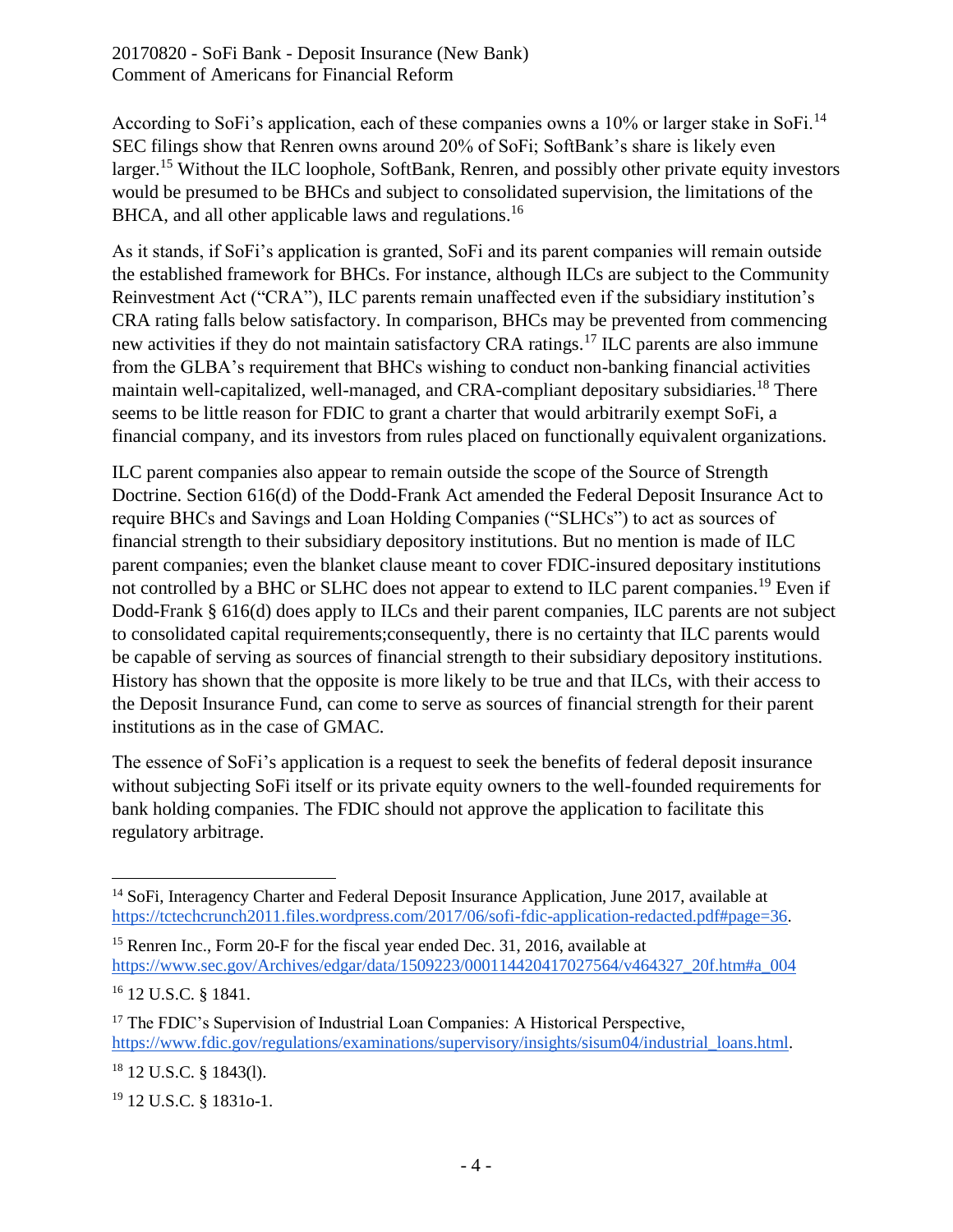## **SoFi and its Parents Should be Subject to The Full Range of Regulation Imposed on Other Banks, Including Consolidated Supervision**

Speaking in 2009, then-Federal Reserve chair Ben Bernanke summarized a key lesson of the 2008 financial crisis for bank supervision:

First, recent experience confirms the value of supervision of financial holding companies--especially the largest, most complex, and systemically critical institutions--on a consolidated basis, supplementing the supervision that takes place at the level of the holding company's subsidiaries. Large financial institutions manage their businesses in an integrated manner with little regard for the corporate or national boundaries that define the jurisdictions of functional supervisors in the United States and abroad…. Because financial, operational, and reputational linkages span large and complex financial firms, the risks borne by such firms cannot be adequately evaluated through supervision focused on individual subsidiaries alone. Instead, effective supervision must involve greater coordination among consolidated and functional supervisors and an integrated assessment of risks across the holding company and its subsidiaries.<sup>20</sup>

In response to the gaps in consolidated supervision permitted prior to the financial crisis, the Dodd-Frank Act granted the Federal Reserve enhanced powers for the consolidated supervision of bank holding companies. However, these powers are not fully applicable to ILCs.

The Federal Reserve itself has recently recommended that Congress take statutory action to bring ILCs within the framework of consolidated regulation.<sup>21</sup> In its report, the Federal Reserve stated:

ILCs are state-chartered banks that have virtually all of the powers and privileges of other insured commercial banks, including the protections of the federal safety net: deposit insurance and access to the Federal Reserve's discount window and payments system. Nonetheless, ILCs, as defined in the BHC Act, are not included within the definition of the term "bank" under the act. As a result, any type of firm, including a commercial firm or foreign bank, may acquire and operate an ILC without complying with the standards that Congress has established for BHCs to maintain the separation of banking and commerce and to protect insured banks, the federal safety net and, ultimately, the taxpayer…. [T]he exemptions foster an unfair and uneven competitive and regulatory playing field by allowing GUSLHCs and corporate owners of ILCs to operate outside the activity restrictions (and in the case of corporate owners of ILCs, the consolidated supervisory and regulatory framework) that apply to other community-based, regional, and diversified organizations that own a similarly situated bank.<sup>22</sup>

 $\overline{\phantom{a}}$ <sup>20</sup> Speech of Ben Bernanke, Oct. 2009, available at [https://www.federalreserve.gov/newsevents/speech/bernanke20091023a.htm.](https://www.federalreserve.gov/newsevents/speech/bernanke20091023a.htm)

<sup>21</sup> Board of Governors of the Federal Reserve, *supra* note 2.

 $22$  Id.